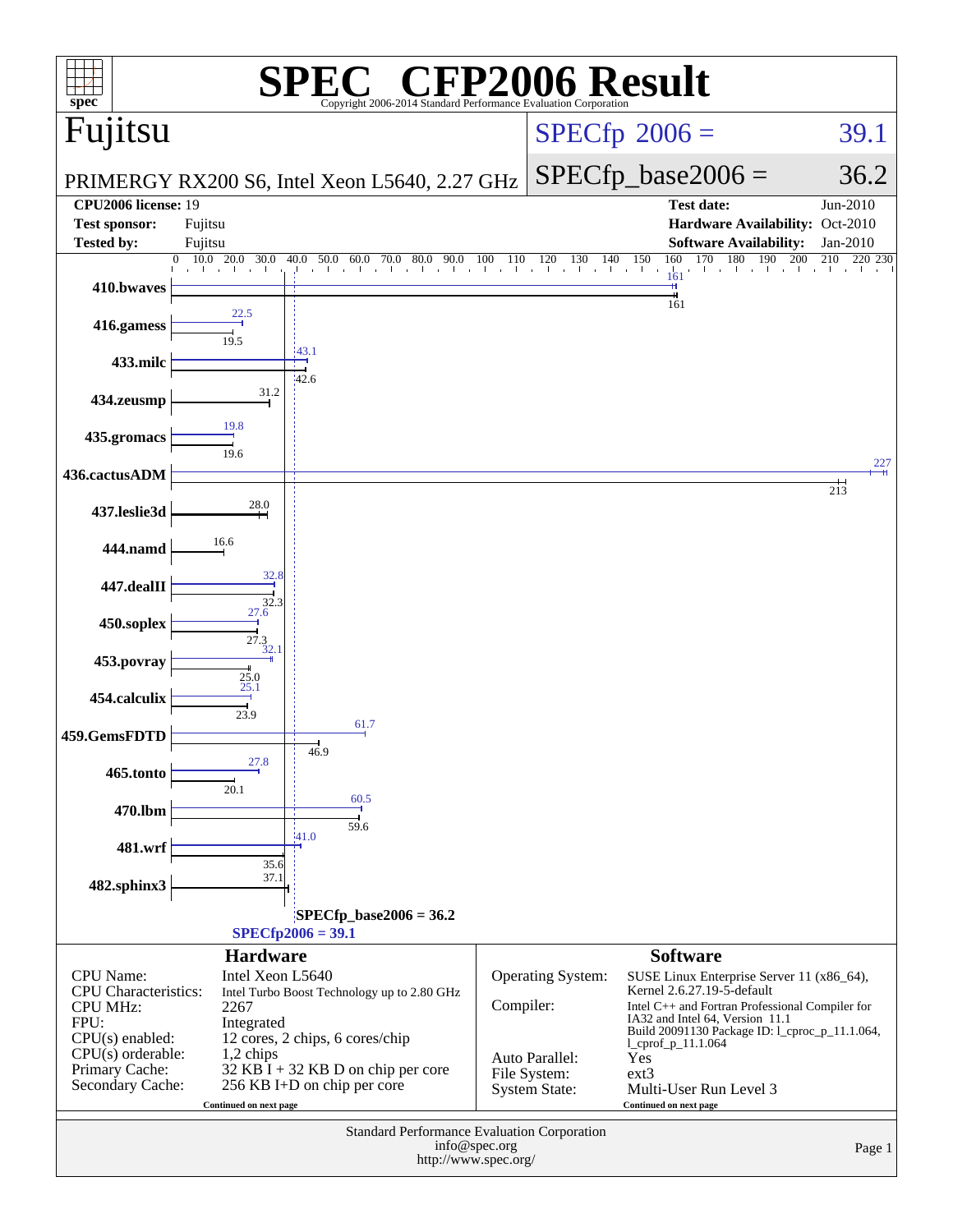| $spec^*$                                      |                                                 |                                    |                                                  |              | <b>SPEC CFP2006 Result</b><br>Copyright 2006-2014 Standard Performance Evaluation Corporation            |                     |                         |                     |                        |                               |                                 |                            |
|-----------------------------------------------|-------------------------------------------------|------------------------------------|--------------------------------------------------|--------------|----------------------------------------------------------------------------------------------------------|---------------------|-------------------------|---------------------|------------------------|-------------------------------|---------------------------------|----------------------------|
| Fujitsu                                       |                                                 |                                    |                                                  |              | $SPECfp2006 =$                                                                                           |                     |                         |                     | 39.1                   |                               |                                 |                            |
| PRIMERGY RX200 S6, Intel Xeon L5640, 2.27 GHz |                                                 |                                    |                                                  |              |                                                                                                          |                     |                         |                     | $SPECfp\_base2006 =$   |                               |                                 | 36.2                       |
| <b>CPU2006</b> license: 19                    |                                                 |                                    |                                                  |              |                                                                                                          |                     |                         |                     | Test date:             |                               |                                 | $Jun-2010$                 |
| <b>Test sponsor:</b>                          | Fujitsu                                         |                                    |                                                  |              |                                                                                                          |                     |                         |                     |                        |                               | Hardware Availability: Oct-2010 |                            |
| <b>Tested by:</b>                             | Fujitsu                                         |                                    |                                                  |              |                                                                                                          |                     |                         |                     |                        | <b>Software Availability:</b> |                                 | Jan-2010                   |
| Other Cache:                                  | 12 MB I+D on chip per chip<br>L3 Cache:<br>None |                                    |                                                  |              | <b>Base Pointers:</b><br>64-bit<br>Peak Pointers:<br>32/64-bit                                           |                     |                         |                     |                        |                               |                                 |                            |
| Memory:                                       |                                                 |                                    | 48 GB (12x4 GB PC3-10600R, 2 rank, CL9-9-9, ECC, |              |                                                                                                          |                     | Other Software:<br>None |                     |                        |                               |                                 |                            |
| Disk Subsystem:<br>Other Hardware:            |                                                 | see add'l detail in notes)<br>None | 1 x SATA, 160 GB, 5400 RPM                       |              |                                                                                                          |                     |                         |                     |                        |                               |                                 |                            |
| <b>Results Table</b>                          |                                                 |                                    |                                                  |              |                                                                                                          |                     |                         |                     |                        |                               |                                 |                            |
|                                               |                                                 |                                    | <b>Base</b>                                      |              |                                                                                                          |                     |                         |                     | <b>Peak</b>            |                               |                                 |                            |
| <b>Benchmark</b><br>410.bwayes                | <b>Seconds</b><br>84.9                          | <b>Ratio</b><br>160                | <b>Seconds</b><br>84.4                           | Ratio<br>161 | <b>Seconds</b><br>84.3                                                                                   | <b>Ratio</b><br>161 | <b>Seconds</b><br>84.5  | <b>Ratio</b><br>161 | <b>Seconds</b><br>85.1 | <b>Ratio</b><br>160           | <b>Seconds</b><br>84.6          | <b>Ratio</b><br><u>161</u> |
| 416.gamess                                    | 1006                                            | 19.5                               | 1005                                             | 19.5         | 1006                                                                                                     | 19.5                | 870                     | 22.5                | 869                    | 22.5                          | 869                             | 22.5                       |
| 433.milc                                      | 215                                             | 42.6                               | 216                                              | 42.6         | 214                                                                                                      | 42.9                | 211                     | 43.4                | <u>213</u>             | 43.1                          | 213                             | 43.1                       |
| 434.zeusmp                                    | 291                                             | 31.2                               | 294                                              | 31.0         | 291                                                                                                      | 31.2                | 291                     | 31.2                | 294                    | 31.0                          | 291                             | 31.2                       |
|                                               |                                                 | 19.6                               | 365                                              | 19.5         | 365                                                                                                      | 19.6                |                         |                     | 360                    | 19.8                          | 362                             | 19.7                       |
| 435.gromacs<br>436.cactusADM                  | 365<br>56.2                                     | 213                                | 56.2                                             | 213          | 55.6                                                                                                     | 215                 | 361<br>52.4             | <b>19.8</b><br>228  | 52.6                   | 227                           | 53.6                            | 223                        |
| 437.leslie3d                                  | 336                                             | 28.0                               | 338                                              | 27.8         | 309                                                                                                      | 30.4                | 336                     | 28.0                | 338                    | 27.8                          | 309                             | 30.4                       |
| 444.namd                                      | 484                                             | 16.6                               | 484                                              | 16.6         | 485                                                                                                      | 16.5                | 484                     | 16.6                | 484                    |                               | 485                             | 16.5                       |
| 447.dealII                                    | 351                                             | 32.6                               | 354                                              | 32.3         | 354                                                                                                      | 32.3                | 350                     | 32.7                | 347                    | <b>16.6</b><br>32.9           | 349                             | <u>32.8</u>                |
|                                               | 304                                             | 27.4                               | 306                                              | 27.3         | 307                                                                                                      | 27.1                | 305                     | 27.4                | 302                    | 27.6                          | 302                             | 27.7                       |
| $ 450$ .soplex                                | 213                                             | 25.0                               | 213                                              | 25.0         | 217                                                                                                      | 24.5                | <b>166</b>              | 32.1                | 169                    | 31.5                          | 165                             | 32.2                       |
| $ 453$ . povray<br>454.calculix               | 346                                             | 23.9                               | 341                                              | 24.2         | 346                                                                                                      | 23.9                | 328                     | 25.1                | 326                    | 25.3                          | 328                             |                            |
|                                               |                                                 |                                    |                                                  |              |                                                                                                          |                     |                         |                     |                        |                               |                                 | <u>25.1</u>                |
| 459.GemsFDTD                                  | 226                                             | 46.9                               | 227                                              | 46.8         | 226                                                                                                      | 47.0                | 172                     | 61.7                | 172                    | 61.6                          | 172                             | 61.7                       |
| 465.tonto                                     | 490                                             | 20.1                               | 490                                              | 20.1         | 491                                                                                                      | 20.1                | 354                     | 27.8                | 356                    | 27.6                          | 352                             | 28.0                       |
| 470.1bm                                       | 230                                             | 59.8                               | 231                                              | 59.6         | 230                                                                                                      | 59.6                | 227                     | 60.5                | 227                    | 60.5                          | 227                             | 60.5                       |
| 481.wrf                                       | 311                                             | 36.0                               | 314                                              | 35.6         | 315                                                                                                      | 35.5                | 272                     | 41.0                | 272                    | 41.0                          | 271                             | 41.2                       |
| $482$ .sphinx $3$                             | 527                                             | 37.0                               | 523                                              | 37.2         | 525                                                                                                      | 37.1                | 527                     | 37.0                | 523                    | 37.2                          | 525                             | 37.1                       |
|                                               |                                                 |                                    |                                                  |              | Results appear in the order in which they were run. Bold underlined text indicates a median measurement. |                     |                         |                     |                        |                               |                                 |                            |

#### **[Operating System Notes](http://www.spec.org/auto/cpu2006/Docs/result-fields.html#OperatingSystemNotes)**

'ulimit -s unlimited' was used to set the stacksize to unlimited prior to run

#### **[Platform Notes](http://www.spec.org/auto/cpu2006/Docs/result-fields.html#PlatformNotes)**

 BIOS configuration: Intel HT Technology = Disable Data Reuse Optimization = Disable

#### **[General Notes](http://www.spec.org/auto/cpu2006/Docs/result-fields.html#GeneralNotes)**

 OMP\_NUM\_THREADS set to number of cores KMP\_AFFINITY set to granularity=fine,scatter KMP\_STACKSIZE set to 200M

Continued on next page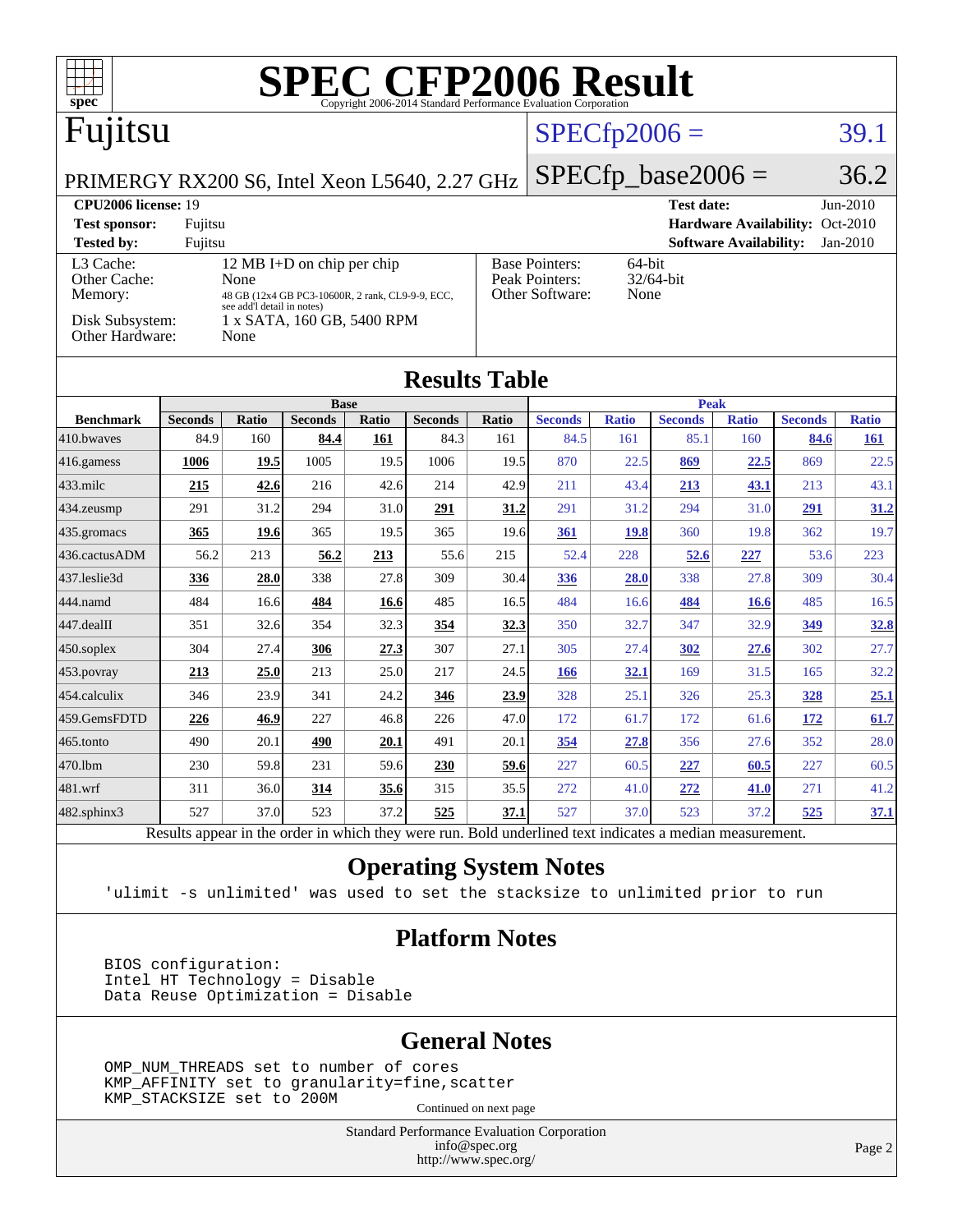

# **[SPEC CFP2006 Result](http://www.spec.org/auto/cpu2006/Docs/result-fields.html#SPECCFP2006Result)**

# Fujitsu

 $SPECTp2006 = 39.1$ 

PRIMERGY RX200 S6, Intel Xeon L5640, 2.27 GHz  $SPECTp\_base2006 = 36.2$ 

**[Tested by:](http://www.spec.org/auto/cpu2006/Docs/result-fields.html#Testedby)** Fujitsu **[Software Availability:](http://www.spec.org/auto/cpu2006/Docs/result-fields.html#SoftwareAvailability)** Jan-2010

**[CPU2006 license:](http://www.spec.org/auto/cpu2006/Docs/result-fields.html#CPU2006license)** 19 **[Test date:](http://www.spec.org/auto/cpu2006/Docs/result-fields.html#Testdate)** Jun-2010 **[Test sponsor:](http://www.spec.org/auto/cpu2006/Docs/result-fields.html#Testsponsor)** Fujitsu **[Hardware Availability:](http://www.spec.org/auto/cpu2006/Docs/result-fields.html#HardwareAvailability)** Oct-2010

#### **[General Notes \(Continued\)](http://www.spec.org/auto/cpu2006/Docs/result-fields.html#GeneralNotes)**

For information about Fujitsu please visit: <http://www.fujitsu.com>

## **[Base Compiler Invocation](http://www.spec.org/auto/cpu2006/Docs/result-fields.html#BaseCompilerInvocation)**

[C benchmarks](http://www.spec.org/auto/cpu2006/Docs/result-fields.html#Cbenchmarks):  $\text{icc}$   $-\text{m64}$ 

[C++ benchmarks:](http://www.spec.org/auto/cpu2006/Docs/result-fields.html#CXXbenchmarks) [icpc -m64](http://www.spec.org/cpu2006/results/res2010q3/cpu2006-20100706-12251.flags.html#user_CXXbase_intel_icpc_64bit_bedb90c1146cab66620883ef4f41a67e)

[Fortran benchmarks](http://www.spec.org/auto/cpu2006/Docs/result-fields.html#Fortranbenchmarks): [ifort -m64](http://www.spec.org/cpu2006/results/res2010q3/cpu2006-20100706-12251.flags.html#user_FCbase_intel_ifort_64bit_ee9d0fb25645d0210d97eb0527dcc06e)

[Benchmarks using both Fortran and C](http://www.spec.org/auto/cpu2006/Docs/result-fields.html#BenchmarksusingbothFortranandC): [icc -m64](http://www.spec.org/cpu2006/results/res2010q3/cpu2006-20100706-12251.flags.html#user_CC_FCbase_intel_icc_64bit_0b7121f5ab7cfabee23d88897260401c) [ifort -m64](http://www.spec.org/cpu2006/results/res2010q3/cpu2006-20100706-12251.flags.html#user_CC_FCbase_intel_ifort_64bit_ee9d0fb25645d0210d97eb0527dcc06e)

#### **[Base Portability Flags](http://www.spec.org/auto/cpu2006/Docs/result-fields.html#BasePortabilityFlags)**

| 410.bwaves: -DSPEC CPU LP64                |                                                                |
|--------------------------------------------|----------------------------------------------------------------|
| 416.gamess: -DSPEC_CPU_LP64                |                                                                |
| 433.milc: -DSPEC CPU LP64                  |                                                                |
| 434.zeusmp: -DSPEC_CPU_LP64                |                                                                |
| 435.gromacs: -DSPEC_CPU_LP64 -nofor_main   |                                                                |
| 436.cactusADM: -DSPEC CPU LP64 -nofor main |                                                                |
| 437.leslie3d: -DSPEC CPU LP64              |                                                                |
| 444.namd: -DSPEC CPU LP64                  |                                                                |
| 447.dealII: -DSPEC CPU LP64                |                                                                |
| 450.soplex: -DSPEC_CPU_LP64                |                                                                |
| 453.povray: -DSPEC_CPU_LP64                |                                                                |
| 454.calculix: -DSPEC CPU LP64 -nofor main  |                                                                |
| 459. GemsFDTD: - DSPEC CPU LP64            |                                                                |
| 465.tonto: -DSPEC CPU LP64                 |                                                                |
| 470.1bm: - DSPEC CPU LP64                  |                                                                |
|                                            | 481.wrf: -DSPEC CPU_LP64 -DSPEC_CPU_CASE_FLAG -DSPEC_CPU_LINUX |
| 482.sphinx3: -DSPEC CPU LP64               |                                                                |

#### **[Base Optimization Flags](http://www.spec.org/auto/cpu2006/Docs/result-fields.html#BaseOptimizationFlags)**

Standard Performance Evaluation Corporation [C benchmarks](http://www.spec.org/auto/cpu2006/Docs/result-fields.html#Cbenchmarks): [-xSSE4.2](http://www.spec.org/cpu2006/results/res2010q3/cpu2006-20100706-12251.flags.html#user_CCbase_f-xSSE42_f91528193cf0b216347adb8b939d4107) [-ipo](http://www.spec.org/cpu2006/results/res2010q3/cpu2006-20100706-12251.flags.html#user_CCbase_f-ipo) [-O3](http://www.spec.org/cpu2006/results/res2010q3/cpu2006-20100706-12251.flags.html#user_CCbase_f-O3) [-no-prec-div](http://www.spec.org/cpu2006/results/res2010q3/cpu2006-20100706-12251.flags.html#user_CCbase_f-no-prec-div) [-static](http://www.spec.org/cpu2006/results/res2010q3/cpu2006-20100706-12251.flags.html#user_CCbase_f-static) [-parallel](http://www.spec.org/cpu2006/results/res2010q3/cpu2006-20100706-12251.flags.html#user_CCbase_f-parallel) [-opt-prefetch](http://www.spec.org/cpu2006/results/res2010q3/cpu2006-20100706-12251.flags.html#user_CCbase_f-opt-prefetch) [C++ benchmarks:](http://www.spec.org/auto/cpu2006/Docs/result-fields.html#CXXbenchmarks) [-xSSE4.2](http://www.spec.org/cpu2006/results/res2010q3/cpu2006-20100706-12251.flags.html#user_CXXbase_f-xSSE42_f91528193cf0b216347adb8b939d4107) [-ipo](http://www.spec.org/cpu2006/results/res2010q3/cpu2006-20100706-12251.flags.html#user_CXXbase_f-ipo) [-O3](http://www.spec.org/cpu2006/results/res2010q3/cpu2006-20100706-12251.flags.html#user_CXXbase_f-O3) [-no-prec-div](http://www.spec.org/cpu2006/results/res2010q3/cpu2006-20100706-12251.flags.html#user_CXXbase_f-no-prec-div) [-static](http://www.spec.org/cpu2006/results/res2010q3/cpu2006-20100706-12251.flags.html#user_CXXbase_f-static) [-parallel](http://www.spec.org/cpu2006/results/res2010q3/cpu2006-20100706-12251.flags.html#user_CXXbase_f-parallel) [-opt-prefetch](http://www.spec.org/cpu2006/results/res2010q3/cpu2006-20100706-12251.flags.html#user_CXXbase_f-opt-prefetch) [Fortran benchmarks](http://www.spec.org/auto/cpu2006/Docs/result-fields.html#Fortranbenchmarks): [-xSSE4.2](http://www.spec.org/cpu2006/results/res2010q3/cpu2006-20100706-12251.flags.html#user_FCbase_f-xSSE42_f91528193cf0b216347adb8b939d4107) [-ipo](http://www.spec.org/cpu2006/results/res2010q3/cpu2006-20100706-12251.flags.html#user_FCbase_f-ipo) [-O3](http://www.spec.org/cpu2006/results/res2010q3/cpu2006-20100706-12251.flags.html#user_FCbase_f-O3) [-no-prec-div](http://www.spec.org/cpu2006/results/res2010q3/cpu2006-20100706-12251.flags.html#user_FCbase_f-no-prec-div) [-static](http://www.spec.org/cpu2006/results/res2010q3/cpu2006-20100706-12251.flags.html#user_FCbase_f-static) [-parallel](http://www.spec.org/cpu2006/results/res2010q3/cpu2006-20100706-12251.flags.html#user_FCbase_f-parallel) [-opt-prefetch](http://www.spec.org/cpu2006/results/res2010q3/cpu2006-20100706-12251.flags.html#user_FCbase_f-opt-prefetch) Continued on next page

[info@spec.org](mailto:info@spec.org) <http://www.spec.org/>

Page 3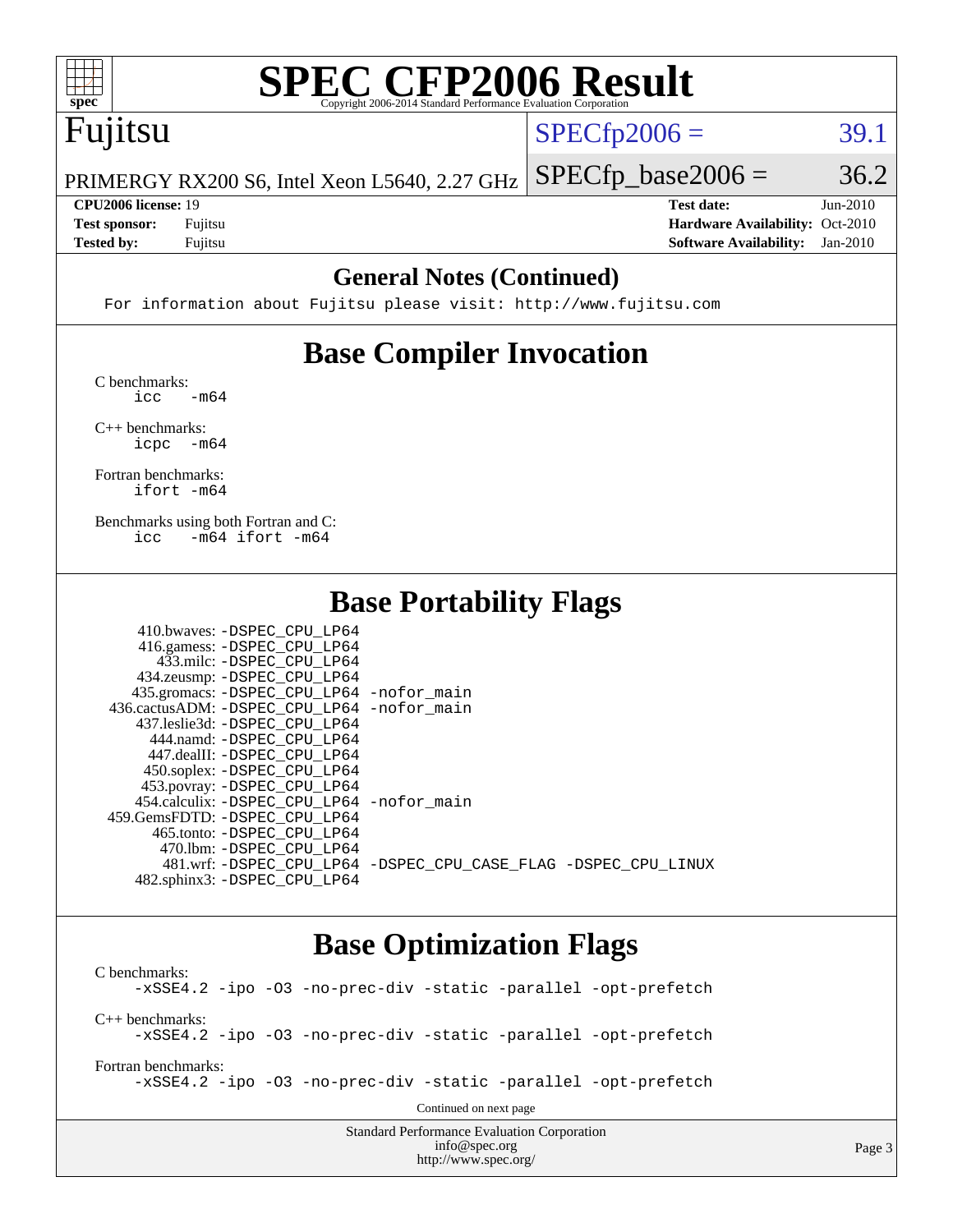

# **[SPEC CFP2006 Result](http://www.spec.org/auto/cpu2006/Docs/result-fields.html#SPECCFP2006Result)**

Fujitsu

 $SPECTp2006 = 39.1$ 

PRIMERGY RX200 S6, Intel Xeon L5640, 2.27 GHz  $SPECTp\_base2006 = 36.2$ 

**[CPU2006 license:](http://www.spec.org/auto/cpu2006/Docs/result-fields.html#CPU2006license)** 19 **[Test date:](http://www.spec.org/auto/cpu2006/Docs/result-fields.html#Testdate)** Jun-2010 **[Test sponsor:](http://www.spec.org/auto/cpu2006/Docs/result-fields.html#Testsponsor)** Fujitsu **[Hardware Availability:](http://www.spec.org/auto/cpu2006/Docs/result-fields.html#HardwareAvailability)** Oct-2010 **[Tested by:](http://www.spec.org/auto/cpu2006/Docs/result-fields.html#Testedby)** Fujitsu **[Software Availability:](http://www.spec.org/auto/cpu2006/Docs/result-fields.html#SoftwareAvailability)** Jan-2010

# **[Base Optimization Flags \(Continued\)](http://www.spec.org/auto/cpu2006/Docs/result-fields.html#BaseOptimizationFlags)**

[Benchmarks using both Fortran and C](http://www.spec.org/auto/cpu2006/Docs/result-fields.html#BenchmarksusingbothFortranandC):

[-xSSE4.2](http://www.spec.org/cpu2006/results/res2010q3/cpu2006-20100706-12251.flags.html#user_CC_FCbase_f-xSSE42_f91528193cf0b216347adb8b939d4107) [-ipo](http://www.spec.org/cpu2006/results/res2010q3/cpu2006-20100706-12251.flags.html#user_CC_FCbase_f-ipo) [-O3](http://www.spec.org/cpu2006/results/res2010q3/cpu2006-20100706-12251.flags.html#user_CC_FCbase_f-O3) [-no-prec-div](http://www.spec.org/cpu2006/results/res2010q3/cpu2006-20100706-12251.flags.html#user_CC_FCbase_f-no-prec-div) [-static](http://www.spec.org/cpu2006/results/res2010q3/cpu2006-20100706-12251.flags.html#user_CC_FCbase_f-static) [-parallel](http://www.spec.org/cpu2006/results/res2010q3/cpu2006-20100706-12251.flags.html#user_CC_FCbase_f-parallel) [-opt-prefetch](http://www.spec.org/cpu2006/results/res2010q3/cpu2006-20100706-12251.flags.html#user_CC_FCbase_f-opt-prefetch)

### **[Peak Compiler Invocation](http://www.spec.org/auto/cpu2006/Docs/result-fields.html#PeakCompilerInvocation)**

 $C$  benchmarks:<br>icc  $-m64$ 

[C++ benchmarks:](http://www.spec.org/auto/cpu2006/Docs/result-fields.html#CXXbenchmarks) [icpc -m64](http://www.spec.org/cpu2006/results/res2010q3/cpu2006-20100706-12251.flags.html#user_CXXpeak_intel_icpc_64bit_bedb90c1146cab66620883ef4f41a67e)

[Fortran benchmarks](http://www.spec.org/auto/cpu2006/Docs/result-fields.html#Fortranbenchmarks): [ifort -m64](http://www.spec.org/cpu2006/results/res2010q3/cpu2006-20100706-12251.flags.html#user_FCpeak_intel_ifort_64bit_ee9d0fb25645d0210d97eb0527dcc06e)

[Benchmarks using both Fortran and C](http://www.spec.org/auto/cpu2006/Docs/result-fields.html#BenchmarksusingbothFortranandC): [icc -m64](http://www.spec.org/cpu2006/results/res2010q3/cpu2006-20100706-12251.flags.html#user_CC_FCpeak_intel_icc_64bit_0b7121f5ab7cfabee23d88897260401c) [ifort -m64](http://www.spec.org/cpu2006/results/res2010q3/cpu2006-20100706-12251.flags.html#user_CC_FCpeak_intel_ifort_64bit_ee9d0fb25645d0210d97eb0527dcc06e)

#### **[Peak Portability Flags](http://www.spec.org/auto/cpu2006/Docs/result-fields.html#PeakPortabilityFlags)**

Same as Base Portability Flags

### **[Peak Optimization Flags](http://www.spec.org/auto/cpu2006/Docs/result-fields.html#PeakOptimizationFlags)**

[C benchmarks](http://www.spec.org/auto/cpu2006/Docs/result-fields.html#Cbenchmarks):

 433.milc: [-xSSE4.2](http://www.spec.org/cpu2006/results/res2010q3/cpu2006-20100706-12251.flags.html#user_peakPASS2_CFLAGSPASS2_LDFLAGS433_milc_f-xSSE42_f91528193cf0b216347adb8b939d4107)(pass 2) [-prof-gen](http://www.spec.org/cpu2006/results/res2010q3/cpu2006-20100706-12251.flags.html#user_peakPASS1_CFLAGSPASS1_LDFLAGS433_milc_prof_gen_e43856698f6ca7b7e442dfd80e94a8fc)(pass 1) [-ipo](http://www.spec.org/cpu2006/results/res2010q3/cpu2006-20100706-12251.flags.html#user_peakPASS2_CFLAGSPASS2_LDFLAGS433_milc_f-ipo)(pass 2) [-O3](http://www.spec.org/cpu2006/results/res2010q3/cpu2006-20100706-12251.flags.html#user_peakPASS2_CFLAGSPASS2_LDFLAGS433_milc_f-O3)(pass 2) [-no-prec-div](http://www.spec.org/cpu2006/results/res2010q3/cpu2006-20100706-12251.flags.html#user_peakPASS2_CFLAGSPASS2_LDFLAGS433_milc_f-no-prec-div)(pass 2) [-static](http://www.spec.org/cpu2006/results/res2010q3/cpu2006-20100706-12251.flags.html#user_peakPASS2_CFLAGSPASS2_LDFLAGS433_milc_f-static)(pass 2) [-prof-use](http://www.spec.org/cpu2006/results/res2010q3/cpu2006-20100706-12251.flags.html#user_peakPASS2_CFLAGSPASS2_LDFLAGS433_milc_prof_use_bccf7792157ff70d64e32fe3e1250b55)(pass 2) [-ansi-alias](http://www.spec.org/cpu2006/results/res2010q3/cpu2006-20100706-12251.flags.html#user_peakOPTIMIZE433_milc_f-ansi-alias)

 470.lbm: [-xSSE4.2](http://www.spec.org/cpu2006/results/res2010q3/cpu2006-20100706-12251.flags.html#user_peakPASS2_CFLAGSPASS2_LDFLAGS470_lbm_f-xSSE42_f91528193cf0b216347adb8b939d4107)(pass 2) [-prof-gen](http://www.spec.org/cpu2006/results/res2010q3/cpu2006-20100706-12251.flags.html#user_peakPASS1_CFLAGSPASS1_LDFLAGS470_lbm_prof_gen_e43856698f6ca7b7e442dfd80e94a8fc)(pass 1) [-ipo](http://www.spec.org/cpu2006/results/res2010q3/cpu2006-20100706-12251.flags.html#user_peakPASS2_CFLAGSPASS2_LDFLAGS470_lbm_f-ipo)(pass 2) [-O3](http://www.spec.org/cpu2006/results/res2010q3/cpu2006-20100706-12251.flags.html#user_peakPASS2_CFLAGSPASS2_LDFLAGS470_lbm_f-O3)(pass 2) [-no-prec-div](http://www.spec.org/cpu2006/results/res2010q3/cpu2006-20100706-12251.flags.html#user_peakPASS2_CFLAGSPASS2_LDFLAGS470_lbm_f-no-prec-div)(pass 2) [-static](http://www.spec.org/cpu2006/results/res2010q3/cpu2006-20100706-12251.flags.html#user_peakPASS2_CFLAGSPASS2_LDFLAGS470_lbm_f-static)(pass 2) [-prof-use](http://www.spec.org/cpu2006/results/res2010q3/cpu2006-20100706-12251.flags.html#user_peakPASS2_CFLAGSPASS2_LDFLAGS470_lbm_prof_use_bccf7792157ff70d64e32fe3e1250b55)(pass 2) [-parallel](http://www.spec.org/cpu2006/results/res2010q3/cpu2006-20100706-12251.flags.html#user_peakOPTIMIZE470_lbm_f-parallel) [-ansi-alias](http://www.spec.org/cpu2006/results/res2010q3/cpu2006-20100706-12251.flags.html#user_peakOPTIMIZE470_lbm_f-ansi-alias) [-auto-ilp32](http://www.spec.org/cpu2006/results/res2010q3/cpu2006-20100706-12251.flags.html#user_peakCOPTIMIZE470_lbm_f-auto-ilp32)

 $482$ .sphinx3: basepeak = yes

[C++ benchmarks:](http://www.spec.org/auto/cpu2006/Docs/result-fields.html#CXXbenchmarks)

444.namd: basepeak = yes

 $447$ .dealII:  $-xSSE4$ .  $2(pass 2)$  [-prof-gen](http://www.spec.org/cpu2006/results/res2010q3/cpu2006-20100706-12251.flags.html#user_peakPASS1_CXXFLAGSPASS1_LDFLAGS447_dealII_prof_gen_e43856698f6ca7b7e442dfd80e94a8fc)(pass 1) [-ipo](http://www.spec.org/cpu2006/results/res2010q3/cpu2006-20100706-12251.flags.html#user_peakPASS2_CXXFLAGSPASS2_LDFLAGS447_dealII_f-ipo)(pass 2) -03(pass 2) [-no-prec-div](http://www.spec.org/cpu2006/results/res2010q3/cpu2006-20100706-12251.flags.html#user_peakPASS2_CXXFLAGSPASS2_LDFLAGS447_dealII_f-no-prec-div)(pass 2) [-static](http://www.spec.org/cpu2006/results/res2010q3/cpu2006-20100706-12251.flags.html#user_peakPASS2_CXXFLAGSPASS2_LDFLAGS447_dealII_f-static)(pass 2) [-prof-use](http://www.spec.org/cpu2006/results/res2010q3/cpu2006-20100706-12251.flags.html#user_peakPASS2_CXXFLAGSPASS2_LDFLAGS447_dealII_prof_use_bccf7792157ff70d64e32fe3e1250b55)(pass 2) [-unroll2](http://www.spec.org/cpu2006/results/res2010q3/cpu2006-20100706-12251.flags.html#user_peakOPTIMIZE447_dealII_f-unroll_784dae83bebfb236979b41d2422d7ec2) [-ansi-alias](http://www.spec.org/cpu2006/results/res2010q3/cpu2006-20100706-12251.flags.html#user_peakOPTIMIZE447_dealII_f-ansi-alias) [-scalar-rep-](http://www.spec.org/cpu2006/results/res2010q3/cpu2006-20100706-12251.flags.html#user_peakOPTIMIZE447_dealII_f-disablescalarrep_abbcad04450fb118e4809c81d83c8a1d) [-auto-ilp32](http://www.spec.org/cpu2006/results/res2010q3/cpu2006-20100706-12251.flags.html#user_peakCXXOPTIMIZE447_dealII_f-auto-ilp32)

Continued on next page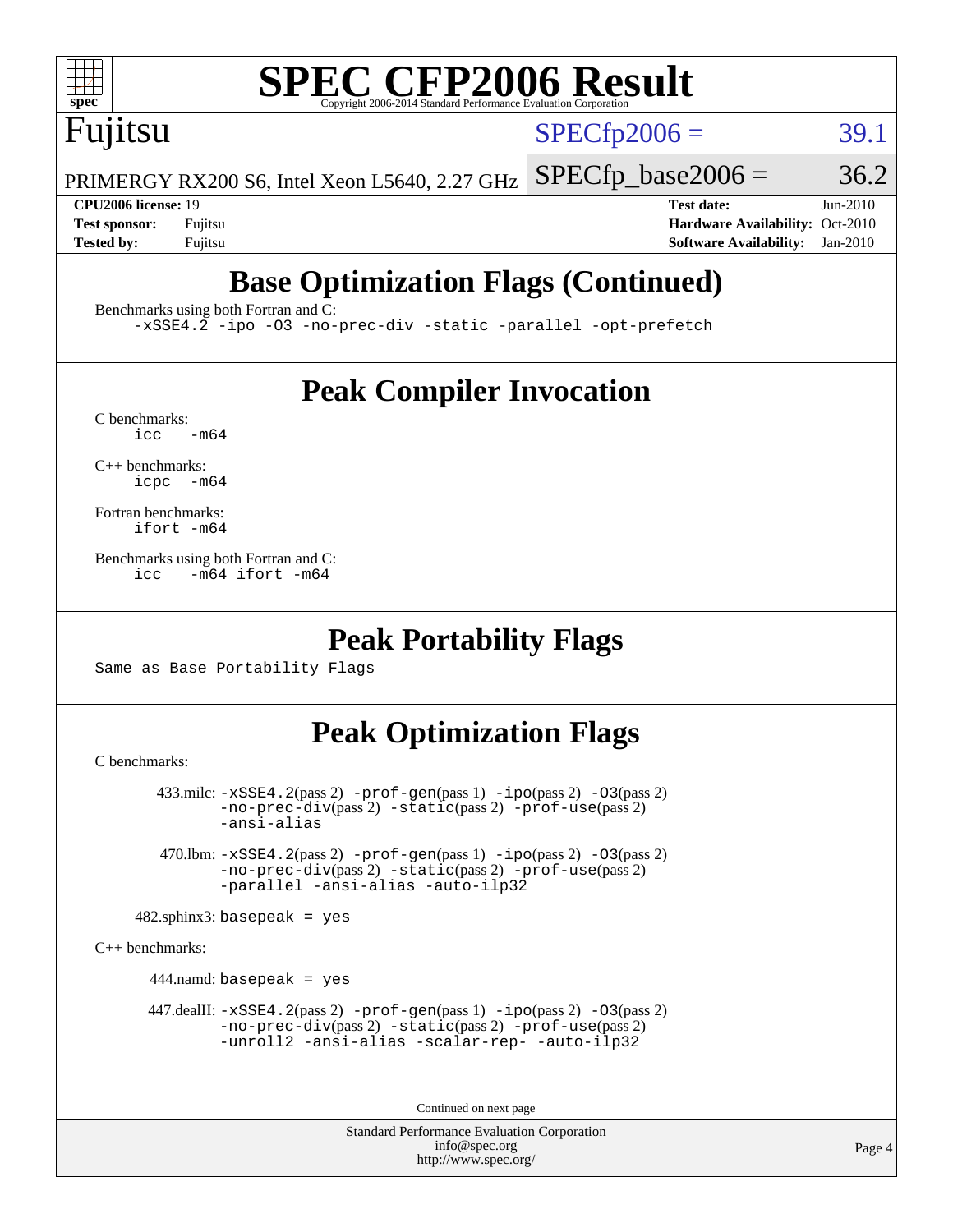

# **[SPEC CFP2006 Result](http://www.spec.org/auto/cpu2006/Docs/result-fields.html#SPECCFP2006Result)**

 $SPECfp2006 = 39.1$  $SPECfp2006 = 39.1$ 

PRIMERGY RX200 S6, Intel Xeon L5640, 2.27 GHz  $SPECTp\_base2006 = 36.2$ 

Fujitsu

**[CPU2006 license:](http://www.spec.org/auto/cpu2006/Docs/result-fields.html#CPU2006license)** 19 **[Test date:](http://www.spec.org/auto/cpu2006/Docs/result-fields.html#Testdate)** Jun-2010 **[Test sponsor:](http://www.spec.org/auto/cpu2006/Docs/result-fields.html#Testsponsor)** Fujitsu **[Hardware Availability:](http://www.spec.org/auto/cpu2006/Docs/result-fields.html#HardwareAvailability)** Oct-2010 **[Tested by:](http://www.spec.org/auto/cpu2006/Docs/result-fields.html#Testedby)** Fujitsu **[Software Availability:](http://www.spec.org/auto/cpu2006/Docs/result-fields.html#SoftwareAvailability)** Jan-2010

## **[Peak Optimization Flags \(Continued\)](http://www.spec.org/auto/cpu2006/Docs/result-fields.html#PeakOptimizationFlags)**

|                                      | 450.soplex: -xSSE4.2(pass 2) -prof-gen(pass 1) -ipo(pass 2) -03(pass 2)<br>$-no-prec-div(pass 2) -static(pass 2) -prof-use(pass 2)$<br>-opt-malloc-options=3 -auto-ilp32                         |  |
|--------------------------------------|--------------------------------------------------------------------------------------------------------------------------------------------------------------------------------------------------|--|
|                                      | $453.$ povray: $-xSSE4$ . $2(pass 2)$ -prof-gen $(pass 1)$ -ipo $(pass 2)$ -03 $(pass 2)$<br>$-no-prec-div(pass 2) -static(pass 2) -prof-use(pass 2)$<br>-unroll4 -ansi-alias                    |  |
| Fortran benchmarks:                  |                                                                                                                                                                                                  |  |
|                                      | 410.bwaves: -xSSE4.2 -ipo -03 -no-prec-div -static -opt-prefetch<br>-parallel                                                                                                                    |  |
|                                      | 416.gamess: $-xSSE4$ . 2(pass 2) $-prof-gen(pass 1) -ipo(pass 2) -O3(pass 2)$<br>-no-prec-div(pass 2) -static(pass 2) -prof-use(pass 2)<br>-unroll2 -Ob0 -ansi-alias -scalar-rep-                |  |
|                                      | $434$ .zeusmp: basepeak = yes                                                                                                                                                                    |  |
|                                      | $437$ .leslie3d: basepeak = yes                                                                                                                                                                  |  |
|                                      | 459.GemsFDTD: -xSSE4.2(pass 2) -prof-gen(pass 1) -ipo(pass 2) -03(pass 2)<br>-no-prec-div(pass 2) -static(pass 2) -prof-use(pass 2)<br>-unroll2 -0b0 -opt-prefetch -parallel                     |  |
|                                      | $465$ .tonto: $-xSSE4$ . 2(pass 2) $-prof-gen(pass 1) -ipo(pass 2) -03(pass 2)$<br>-no-prec-div(pass 2) -static(pass 2) -prof-use(pass 2)<br>-inline-calloc -opt-malloc-options=3 -auto -unroll4 |  |
| Benchmarks using both Fortran and C: |                                                                                                                                                                                                  |  |
|                                      | $435$ .gromacs: $-xSSE4$ . 2(pass 2) $-prof-gen(pass 1) -ipo(pass 2) -03(pass 2)$<br>-no-prec-div(pass 2) -static(pass 2) -prof-use(pass 2)<br>-opt-prefetch -auto-ilp32                         |  |
|                                      | $436.cactusADM: -xSSE4.2(pass 2) -prof-gen(pass 1) -ipo(pass 2) -O3(pass 2)$<br>$-no-prec-div(pass 2) -static(pass 2) -prof-use(pass 2)$<br>-unroll2 -opt-prefetch -parallel -auto-ilp32         |  |
|                                      | 454.calculix: -xSSE4.2 -ipo -03 -no-prec-div -static -auto-ilp32                                                                                                                                 |  |
|                                      | 481.wrf: Same as 454.calculix                                                                                                                                                                    |  |
|                                      | The flags file that was used to format this result can be browsed at<br>http://www.spec.org/cpu2006/flags/Intel-ic11.1-linux64-revE.20100330.01.html                                             |  |
|                                      | You can also download the XML flags source by saving the following link:<br>http://www.spec.org/cpu2006/flags/Intel-ic11.1-linux64-revE.20100330.01.xml                                          |  |
|                                      |                                                                                                                                                                                                  |  |